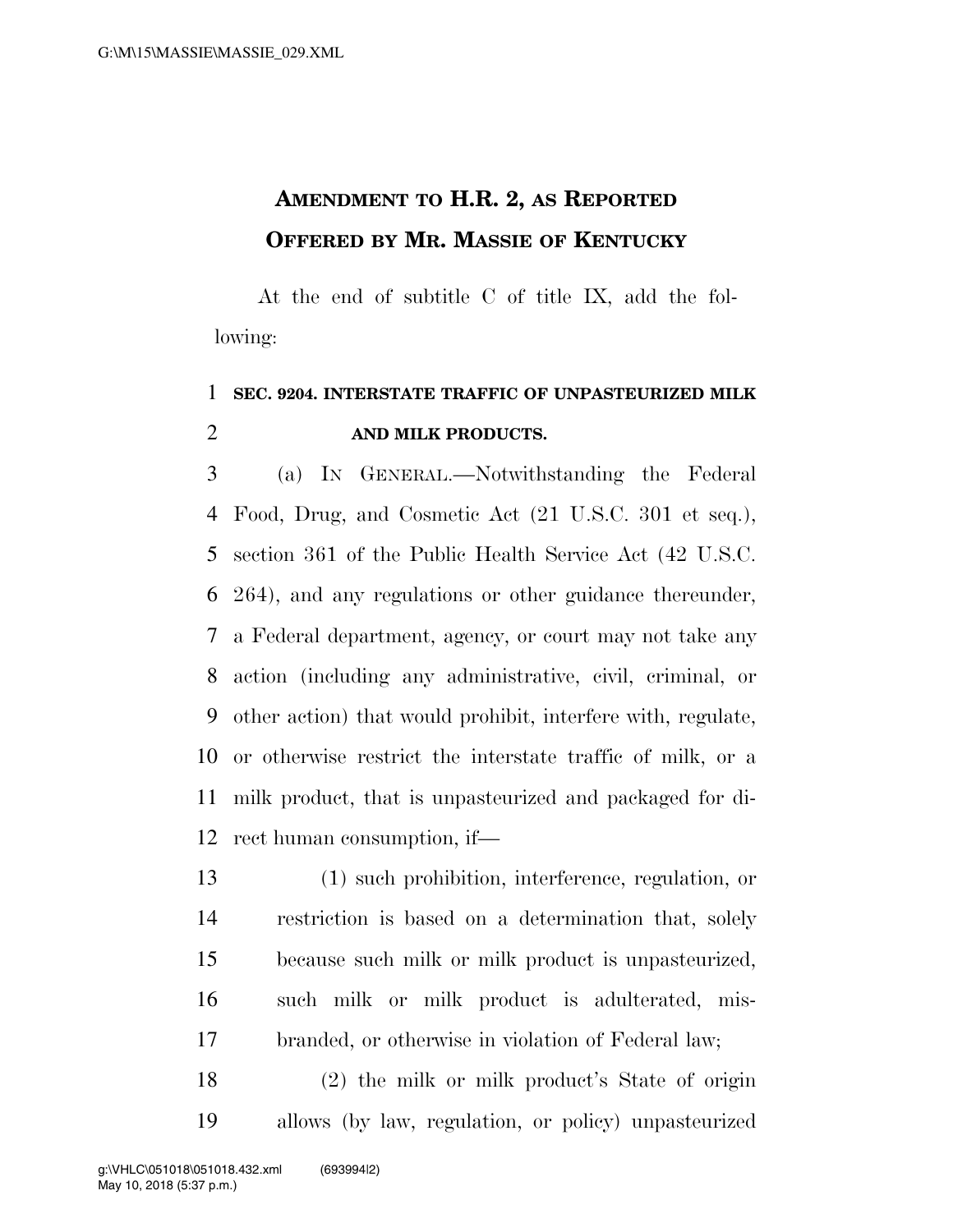milk or unpasteurized milk products to be distrib- uted for direct human consumption by any means, including any form of retail sale, direct farm to con-sumer distribution, or cowshare;

 (3) the milk or milk product is produced, pack- aged, and moved in compliance with the laws of such State of origin, including any such laws relating to labeling, warning, and packaging requirements; and

 (4) the milk or milk product is moved from the State of origin with the intent to transport the milk or milk product to another State which allows the distribution of unpasteurized milk or unpasteurized milk products for direct human consumption, as de- scribed in paragraph (2), irrespective of whether the applicable laws of such other State are identical to the laws of the State of origin.

 (b) NO PREEMPTION.—Nothing in this section pre-empts any State law.

 (c) DEFINITIONS.—In this section, the following defi-nitions apply:

 (1) The term ''cowshare'' means an undivided interest in a milk-producing animal (such as a cow, goat, sheep, or water buffalo, or a herd of such ani- mals) created by a written contractual relationship between a consumer and a farmer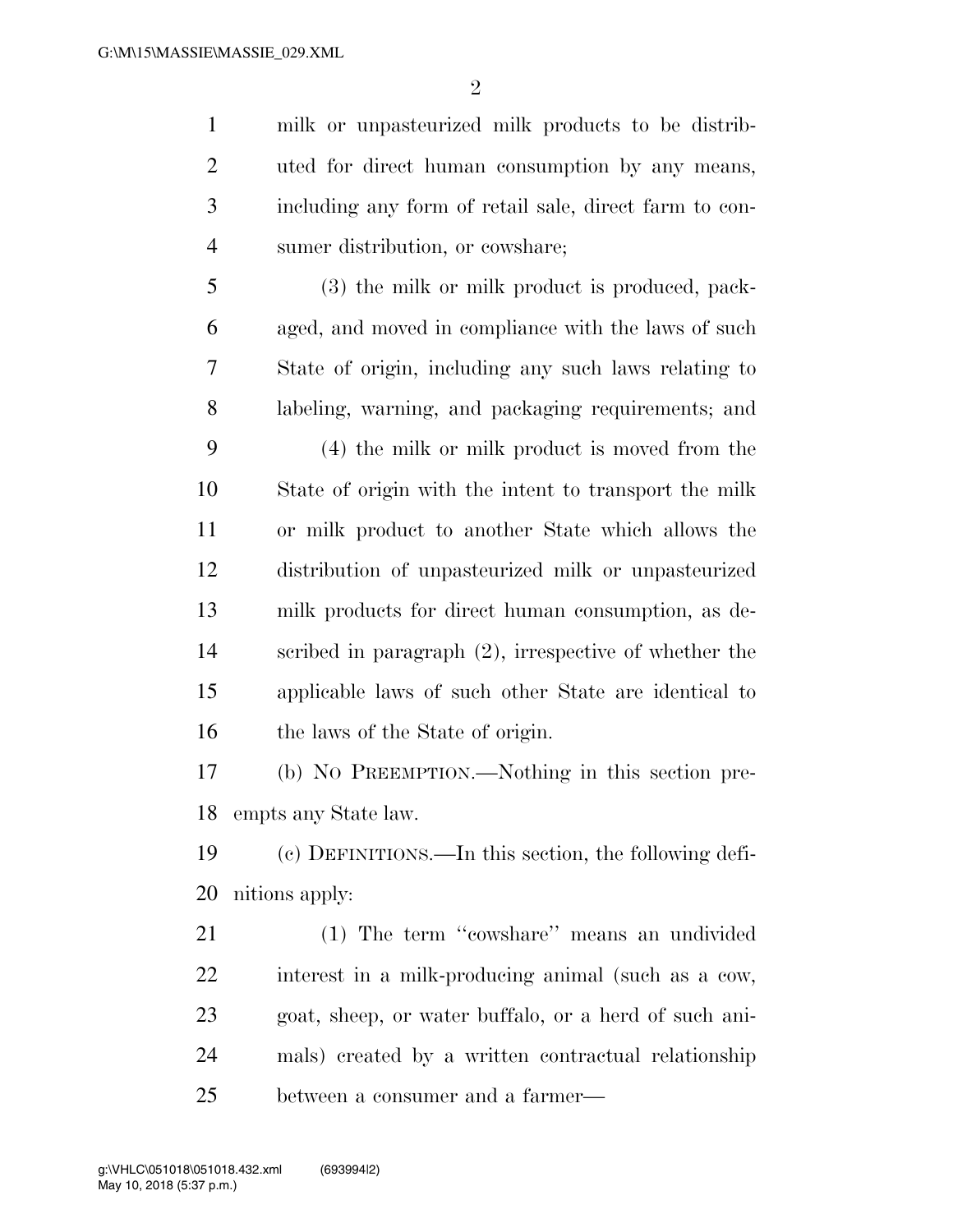| $\mathbf{1}$   | (A) that includes a legal bill of sale to the          |
|----------------|--------------------------------------------------------|
| $\overline{2}$ | consumer for an interest in the animal or dairy        |
| 3              | herd and a boarding contract under which the           |
| $\overline{4}$ | consumer boards the animal or dairy herd in            |
| 5              | which the consumer has an interest with the            |
| 6              | farmer for care and milking; and                       |
| 7              | (B) under which the consumer is entitled               |
| 8              | to receive a share of milk from the animal or          |
| 9              | dairy herd.                                            |
| 10             | (2) The term "milk" means the lacteal secre-           |
| 11             | tion, practically free from colostrum, obtained by the |
| 12             | milking of one or more healthy animals.                |
| 13             | $(3)$ The term "milk product"—                         |
| 14             | (A) means a food product made from milk;               |
| 15             | and                                                    |
| 16             | (B) includes low-fat milk, skim milk,                  |
| 17             | cream, half and half, dry milk, nonfat milk, dry       |
| 18             | cream, condensed or concentrated milk prod-            |
| 19             | ucts, cultured or acidified milk or milk prod-         |
| 20             | ucts, kefir, eggnog, yogurt, butter, cheese,           |
| 21             | whey, condensed or dry whey or whey products,          |
| 22             | ice cream, ice milk, and other frozen dairy des-       |
| 23             | serts.                                                 |
| 24             | (4) The term "packaged for direct human con-           |
| 25             | sumption" with respect to milk or milk products—       |